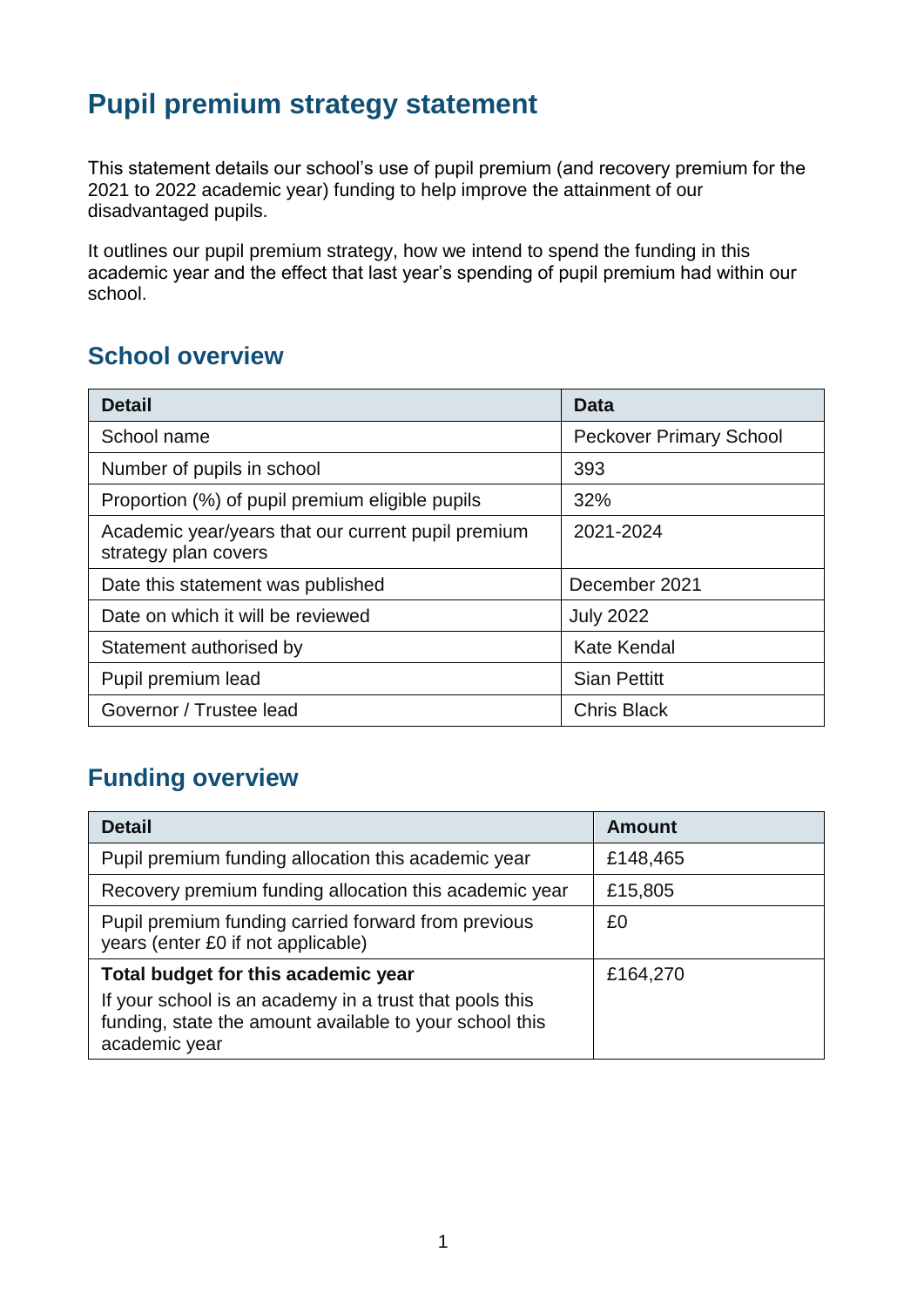# **Part A: Pupil premium strategy plan**

## **Statement of intent**

When making decisions about using the Pupil Premium funding, it is important to consider the context of the school and the subsequent challenges faces. Peckover Primary School is a school located in Wisbech, in the county of Cambridgeshire. We are a 3-11 school, and the below image shows the levels of deprivation for the area of our school.



Common barriers to learning for disadvantaged children can be: less support at home, weak language and communication skills, lack of confidence, more frequent behaviour difficulties and attendance and punctuality issues. There may also be complex family situations that prevent children from flourishing. The challenges are varied and there is no "one size fits all".

"It's not where you're from, it's where you're going…"

At Peckover Primary School, we have high aspirations and ambitions for all of our children, regardless of their backgrounds. The focus of our pupil premium strategy is to provide a quality first education for our pupils, and to ensure children are given the support they need to reach their full potential, as we strongly believe that this is our duty as a school. We ensured that teaching staff were involved in the analysis of data and identification of pupils and their individual barriers to learning, so they are fully aware of the strengths and weaknesses for disadvantaged across the school.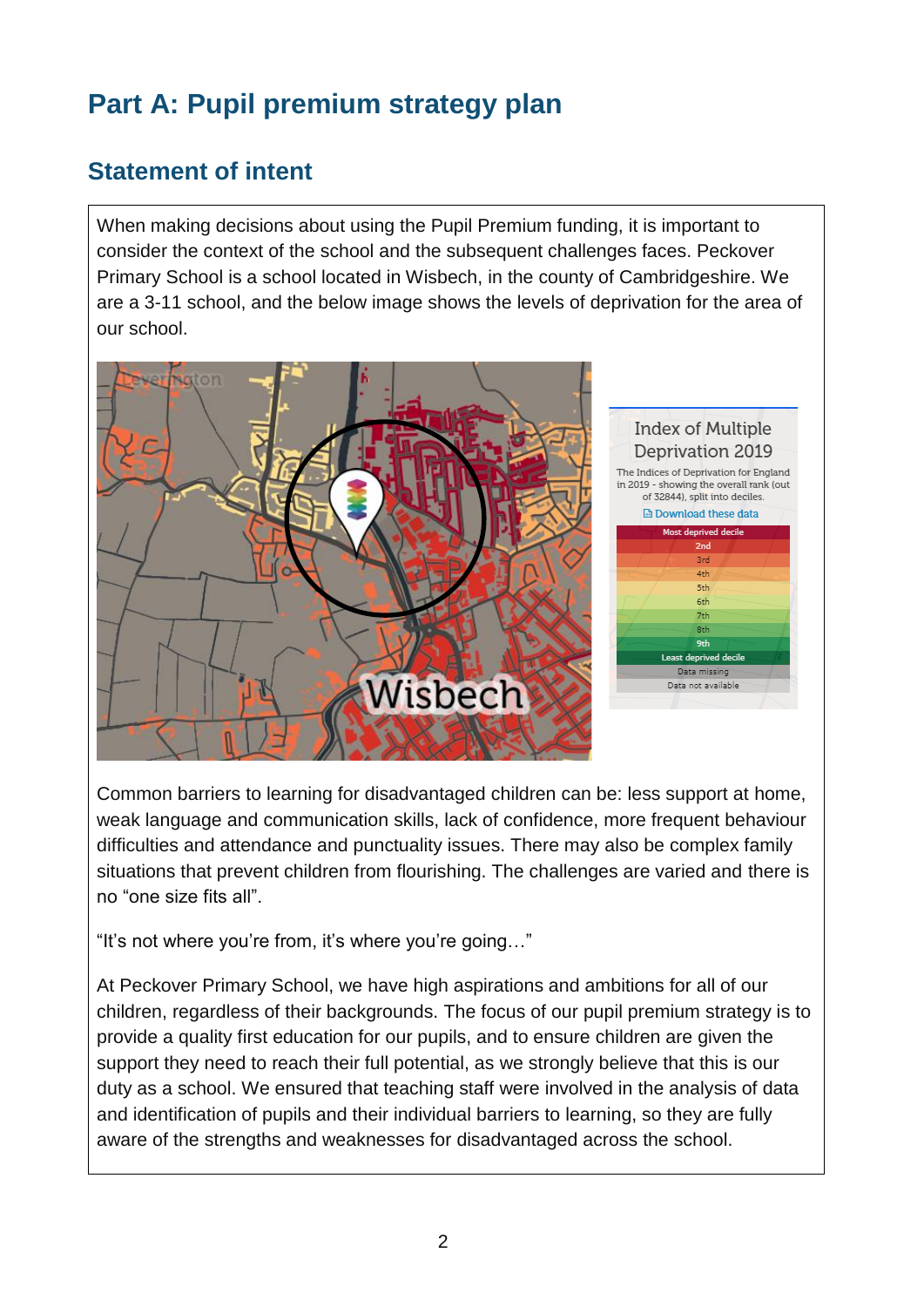We recognise that some pupils may have barriers to their learning for varying reasons, however we are tenacious in ensuring that we overcome these in order for every child to become successful learners, and members of society.

Quality first teaching is at the heart of our approach, with a close focus on areas in which disadvantaged pupils require the most support. Research shows that this has the greatest impact on closing the disadvantaged attainment gap. It is important that the intended outcomes are sustainable in order to improve progress for our disadvantaged pupils.

Our strategy is also integral to wider school plans for education recovery, notably in its targeted support through the National Tutoring Programme for pupils whose education has been worst affected, including non-disadvantaged pupils.

The approach we have at Peckover will be responsive to our current, common challenges and individual needs, rooted in robust diagnostic assessment, not assumptions about the impact of disadvantage. The approaches we have adopted complement each other and intertwine to help pupils excel. To ensure they are effective we will:

- Act early to intervene as soon as support is identified
- Adopt a whole school approach in which all staff take responsibility for, and champion disadvantaged pupils' outcomes and raise expectations of what they can achieve

Disadvantaged pupils are at the heart of all we do and we continue to strive for great provision for our Pupil Premium learners.

### **Challenges**

This details the key challenges to achievement that we have identified among our disadvantaged pupils.

| <b>Challenge</b><br>number           | Detail of challenge                                                                                                                                                                                                                                                                              |
|--------------------------------------|--------------------------------------------------------------------------------------------------------------------------------------------------------------------------------------------------------------------------------------------------------------------------------------------------|
| <b>PHONICS AND</b><br><b>READING</b> | Assessments and discussions show that disadvantaged pupils generally<br>have greater difficulties with phonics and reading, than their peers. This<br>negatively impacts their development as readers, and many<br>disadvantaged pupils have low reading fluency and comprehension<br>abilities. |
| <b>SEND</b>                          | Data, assessments, observations and evidence, indicate that some of our<br>disadvantaged children have multi-vulnerabilities: SEND (32%) EAL<br>(33%). These are in existence from the early stages of school through to<br>the end of Year 6.                                                   |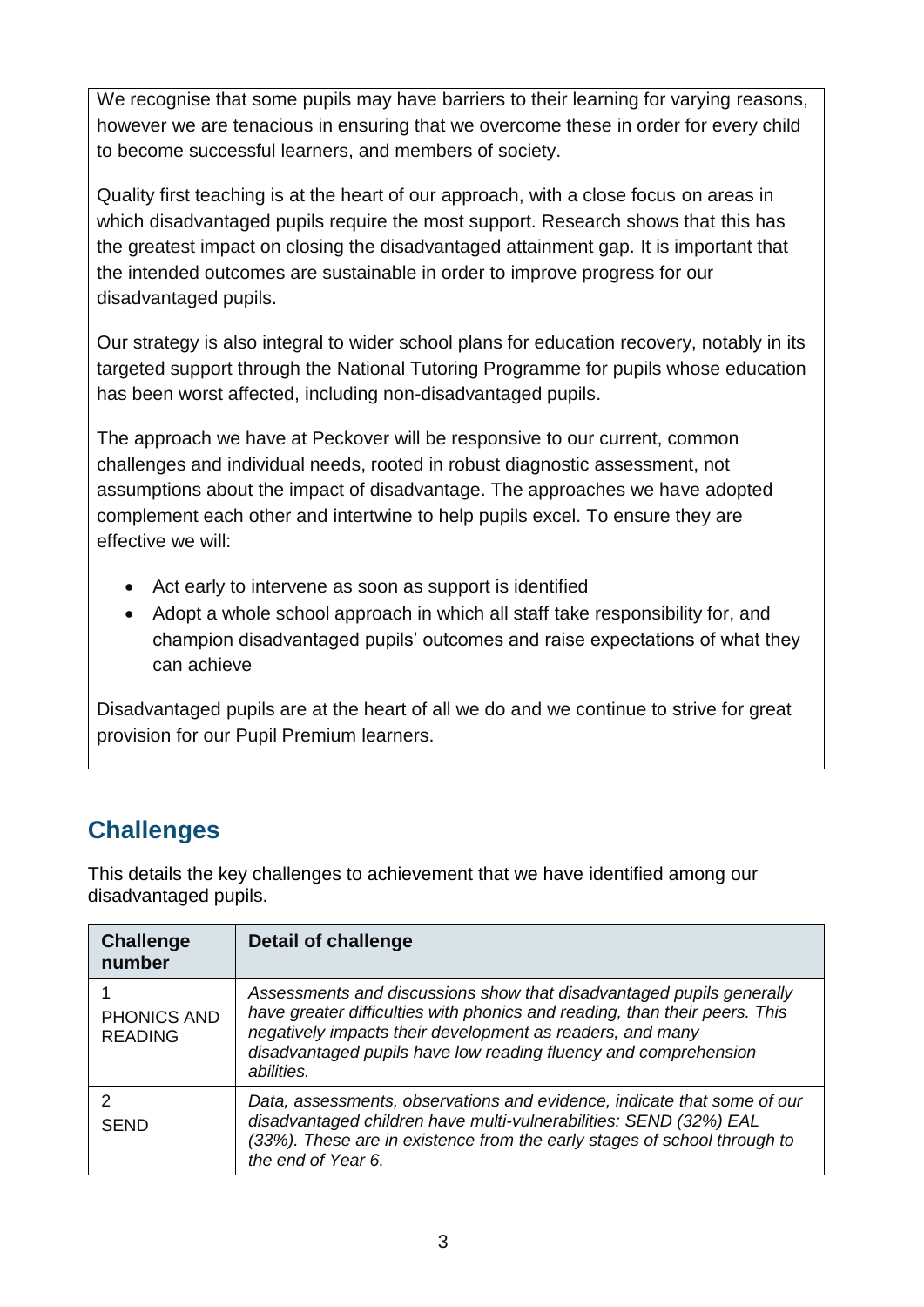| 3<br><b>VOCABULARY</b>                  | Assessments and observations highlight pupils with under-developed oral<br>language skills and vocabulary gaps among many disadvantaged pupils.<br>These are evident from Reception through to the end of KS2 and in most<br>cases, are more prevalent among our disadvantaged pupils.                                                                                                                                                                                                                         |
|-----------------------------------------|----------------------------------------------------------------------------------------------------------------------------------------------------------------------------------------------------------------------------------------------------------------------------------------------------------------------------------------------------------------------------------------------------------------------------------------------------------------------------------------------------------------|
| 4<br><b>WELLBEING</b>                   | Our assessments and observations indicate that the wellbeing and mental<br>health for many of our disadvantaged pupils has been impacted by Covid-<br>19 and partial school closures to a greater extent than for other pupils.<br>These findings are supported by national studies.<br>We have also identified pupils and families where social and emotional<br>issues have come to our attention. Teacher referrals for support from our<br>pastoral team have significantly increased during the pandemic. |
| 5<br><b>WRITING</b>                     | Data and discussions with staff prove that many children do not achieve<br>the age related expectation in writing. This may be due to poor English<br>levels, struggles around writing and teacher's confidence with planning<br>and delivering high quality writing lessons.                                                                                                                                                                                                                                  |
| 6<br><b>FAMILY</b><br><b>ENGAGEMENT</b> | There are often low levels of engagement from disadvantaged parents<br>and families and many of our disadvantaged pupils have chaotic home<br>lives.                                                                                                                                                                                                                                                                                                                                                           |
| 7<br><b>ATTENDANCE</b>                  | Our attendance data for the disadvantaged pupils indicates that<br>attendance among disadvantaged pupils has been between 2-3% lower<br>than those who are not disadvantaged. Our data for persistent absence for<br>disadvantaged pupils is approximately 7% higher, than those who are not<br>disadvantaged.                                                                                                                                                                                                 |
| 8<br><b>EARLY YEARS</b>                 | Children who start at Peckover in early years often start their education<br>with low starting points.                                                                                                                                                                                                                                                                                                                                                                                                         |

#### **Intended outcomes**

This explains the outcomes we are aiming for **by the end of our current strategy plan**, and how we will measure whether they have been achieved.

| <b>Intended outcome</b>                                                        | <b>Success criteria</b>                                                                                                                                                                                                                                                               |
|--------------------------------------------------------------------------------|---------------------------------------------------------------------------------------------------------------------------------------------------------------------------------------------------------------------------------------------------------------------------------------|
| Improved reading attainment<br>among disadvantaged pupils.                     | KS2 reading outcomes in 2023/2024 show that more<br>than 60% of disadvantaged pupils meet the expected<br>standard.                                                                                                                                                                   |
| Improved provision for<br>disadvantaged pupils with SEND.                      | Pupils with SEND have specific, individual strategies<br>to use and personalised support is in place so the<br>pupils are making progress in line with their starting<br>points. MAPP assessments are in place and show<br>progress against specific targets.                         |
| Improved oral language skills and<br>vocabulary among disadvantaged<br>pupils. | Assessments and observations indicate significantly<br>improve oral language among disadvantaged pupils.<br>This is evident when triangulated with other sources<br>of evidence, including engagement in lessons, book<br>scrutiny, observations and ongoing formative<br>assessment. |
| To achieve and sustain wellbeing<br>and mental health for all pupils in        | There are sustained high levels of wellbeing from<br>2023/2024 demonstrated by data from student voice,                                                                                                                                                                               |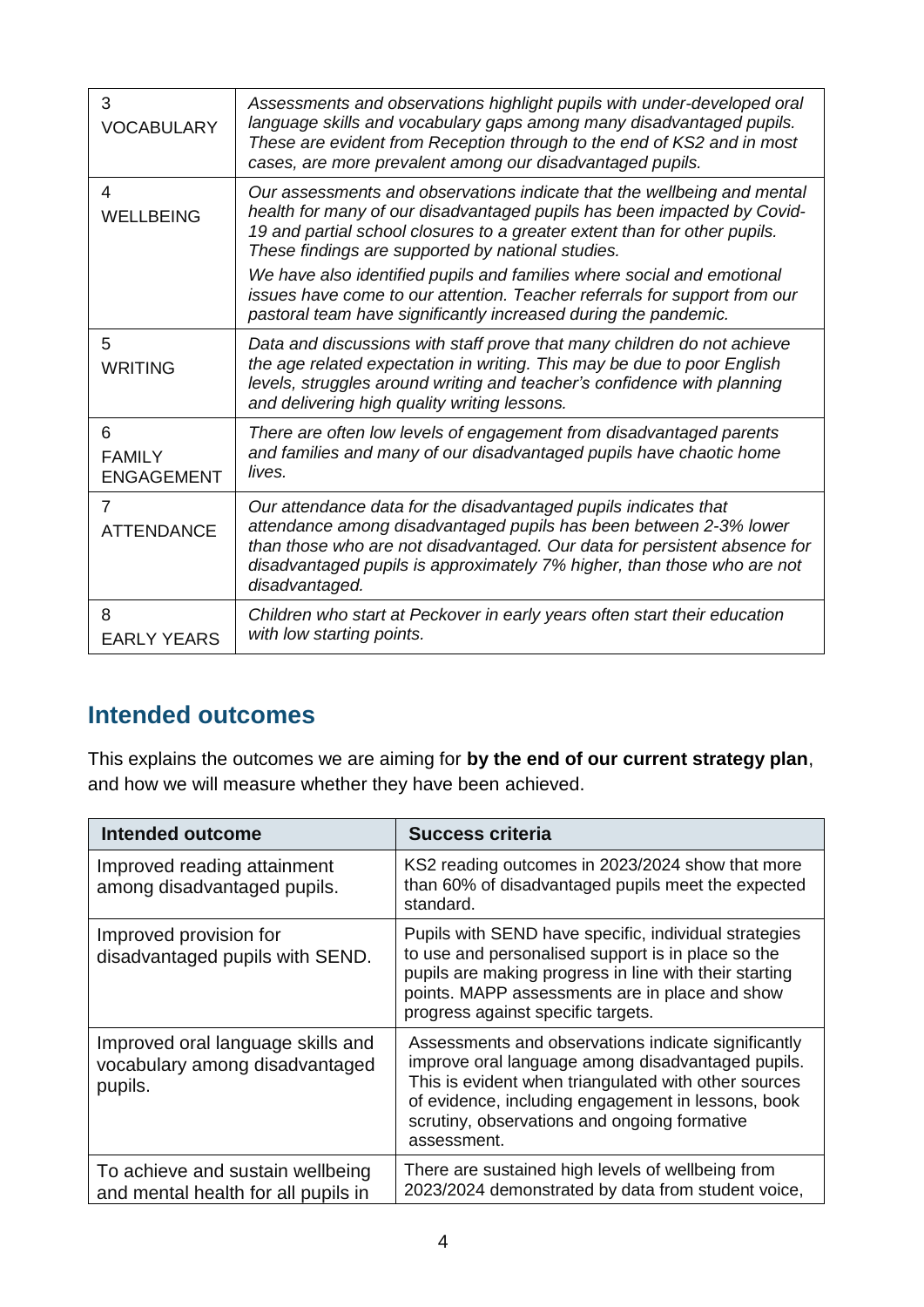| our school, particularly our<br>disadvantaged pupils.                                                                                                 | surveys and teacher observations. There will also be<br>a significant increase in participation in enrichment<br>activities, such as forest schools and after school<br>clubs.         |
|-------------------------------------------------------------------------------------------------------------------------------------------------------|----------------------------------------------------------------------------------------------------------------------------------------------------------------------------------------|
| Improved writing attainment<br>among disadvantaged pupils.                                                                                            | KS2 writing outcomes in 2023/2024 show that more<br>than 60% of disadvantaged pupils meet the expected<br>standard.                                                                    |
| Parental engagement is high.                                                                                                                          | Parent survey and parent voice show that parents<br>feel well supported and engage well with the school.                                                                               |
| Achieve and sustain improved<br>attendance for all pupils,<br>particularly for our disadvantaged<br>pupils.                                           | Sustained high attendance from 2023/2024 is<br>evident and there is no gap between the attendance<br>of those who are disadvantaged and those who are<br>not.                          |
| Improve progress and attainment<br>amongst disadvantaged pupils in<br>early years by the end of EYFS so<br>the attainment gap is narrow or<br>closed. | EYFS pupils eligible for pupil premium make as<br>much progress in reading, writing and maths as<br>those who are not eligible.<br>Pupils achieve in all areas of the EYFS curriculum. |

## **Activity in this academic year**

This details how we intend to spend our pupil premium (and recovery premium funding) **this academic year** to address the challenges listed above.

#### **Teaching (for example, CPD, recruitment and retention)**

Budgeted cost: £75,600

| <b>Activity</b>                                                                                                                                                                                  | Evidence that supports this approach                                                                                                                                                                                                                                                        | <b>Challenge</b><br>number(s)<br>addressed |
|--------------------------------------------------------------------------------------------------------------------------------------------------------------------------------------------------|---------------------------------------------------------------------------------------------------------------------------------------------------------------------------------------------------------------------------------------------------------------------------------------------|--------------------------------------------|
| Purchase of a<br>DfE validated<br><b>Systematic</b><br><b>Synthetic</b><br><b>Phonics</b><br>programme<br>(Read, Write,<br>Inc.) to secure<br>stronger<br>phonics<br>teaching for all<br>pupils. | Phonics approaches have a strong evidence base that<br>indicates a positive impact on the accuracy of word<br>reading (though not necessarily comprehension),<br>particularly for disadvantaged pupils:<br><b>Phonics   Toolkit Strand   Education Endowment</b><br><b>Foundation   EEF</b> | 1, 2, 3, 5                                 |
| Appoint a<br>Speech and<br>Language                                                                                                                                                              | Early identification and intervention is key. Adults have<br>a vital role to play in modelling effective language and<br>communication.                                                                                                                                                     | 2, 3                                       |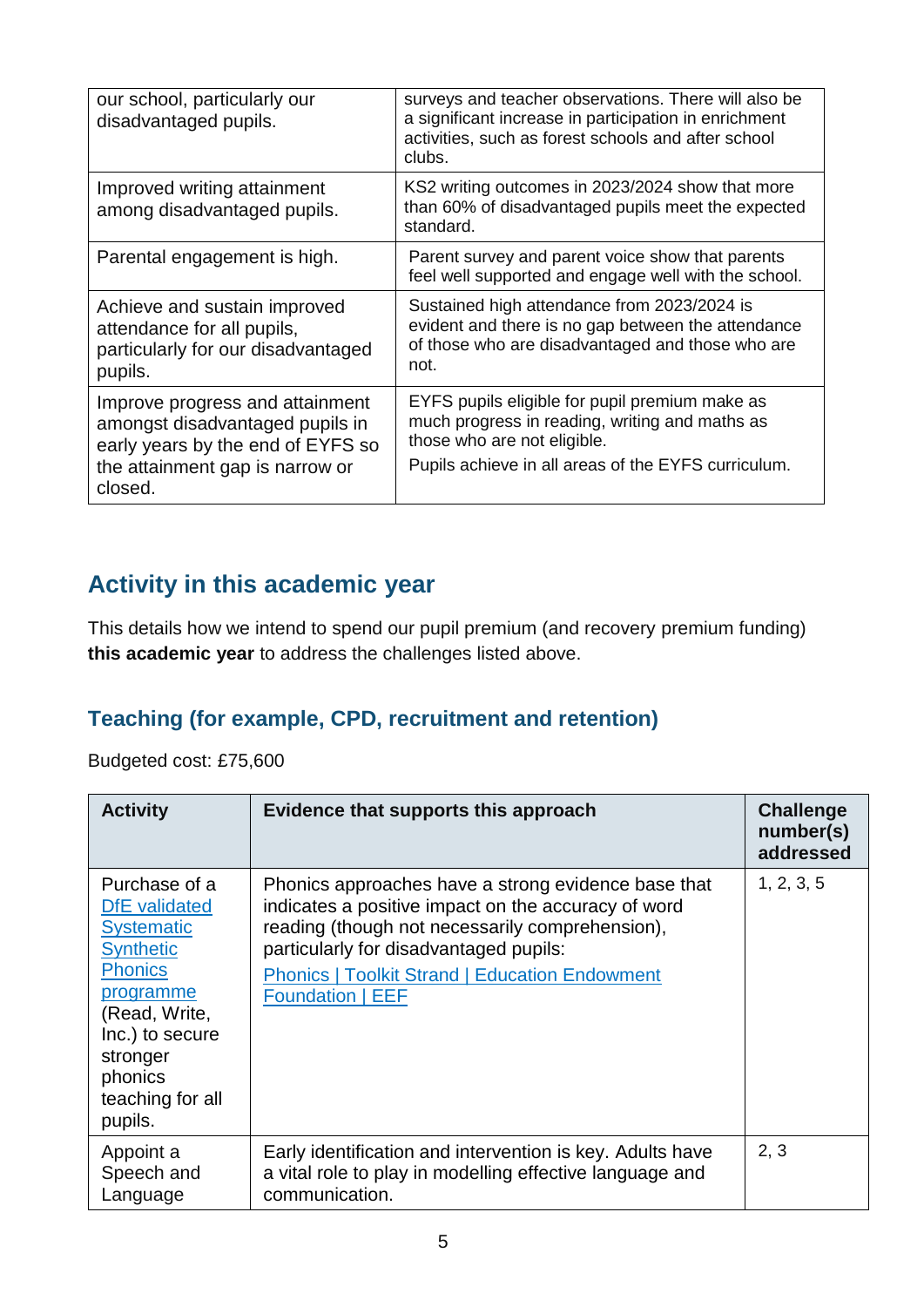| Therapist to<br>screen all<br>children on<br>entry and put<br>bespoke<br>programmes in<br>place.                                                                                            | The EEF states 'Language provides the foundation of<br>thinking and learning and should be prioritised' and that<br>is why we have chosen to appoint a S&L therapist to<br>ensure the language development of all pupils is in line<br>with age related expectations.                                                                                                                                                                                                                                        |      |
|---------------------------------------------------------------------------------------------------------------------------------------------------------------------------------------------|--------------------------------------------------------------------------------------------------------------------------------------------------------------------------------------------------------------------------------------------------------------------------------------------------------------------------------------------------------------------------------------------------------------------------------------------------------------------------------------------------------------|------|
| Develop a<br>writing strategy<br>to be delivered<br>to all teachers<br>to ensure<br>creative writing<br>is taught to a<br>high standard.                                                    | See EEF Toolkit: High Quality Teaching<br>https://educationendowmentfoundation.org.uk/support-<br>for-schools/school-improvement-planning/1-high-quality-<br>teaching<br>The best available evidence indicates that great<br>teaching is the most important lever schools have to<br>improve pupil attainment. Ensuring every teacher is<br>supported in delivering high quality teaching is essential<br>to achieving the best outcomes for all pupils, particularly<br>the most disadvantaged among them.' | 5    |
| Introduce and<br>develop a<br>reading strategy<br>and model for<br>Key Stage 2<br>which follows on<br>from the Read,<br>Write, Inc. model<br>that<br>encompasses<br>reading and<br>writing. | The EEF guidance for KS2 Improving literacy is based on<br>a range of the best available evidence research and<br>outlines the importance of developing children's language<br>capabilities and teaching reading comprehension<br>strategies to improve reading.<br><b>Improving Literacy in Key Stage 2   EEF</b><br>(educationendowmentfoundation.org.uk)                                                                                                                                                  | 1, 5 |
| Review current<br><b>SEND provision</b><br>alongside the<br>guidance:<br>'Special<br>Educational<br>Needs in<br>Mainstream,' for<br>the teaching for<br>SEND pupils.                        | The EEF guidance states Supporting high quality<br>teaching is pivotal in improving children's outcomes<br>especially children with SEND<br>https://educationendowmentfoundation.org.uk/education-<br>evidence/guidance-reports/send                                                                                                                                                                                                                                                                         | 2    |
| <b>Embed an Early</b><br>Years<br>communication<br>strategy, play-<br>based provision<br>and assessment<br>framework.                                                                       | Play based learning positive outcomes have been<br>identified for a range of early learning outcomes<br>including vocabulary, reasoning and early numeracy.<br>https://educationendowmentfoundation.org.uk/education-<br>evidence/early-years-toolkit/play-based-learning                                                                                                                                                                                                                                    | 1, 8 |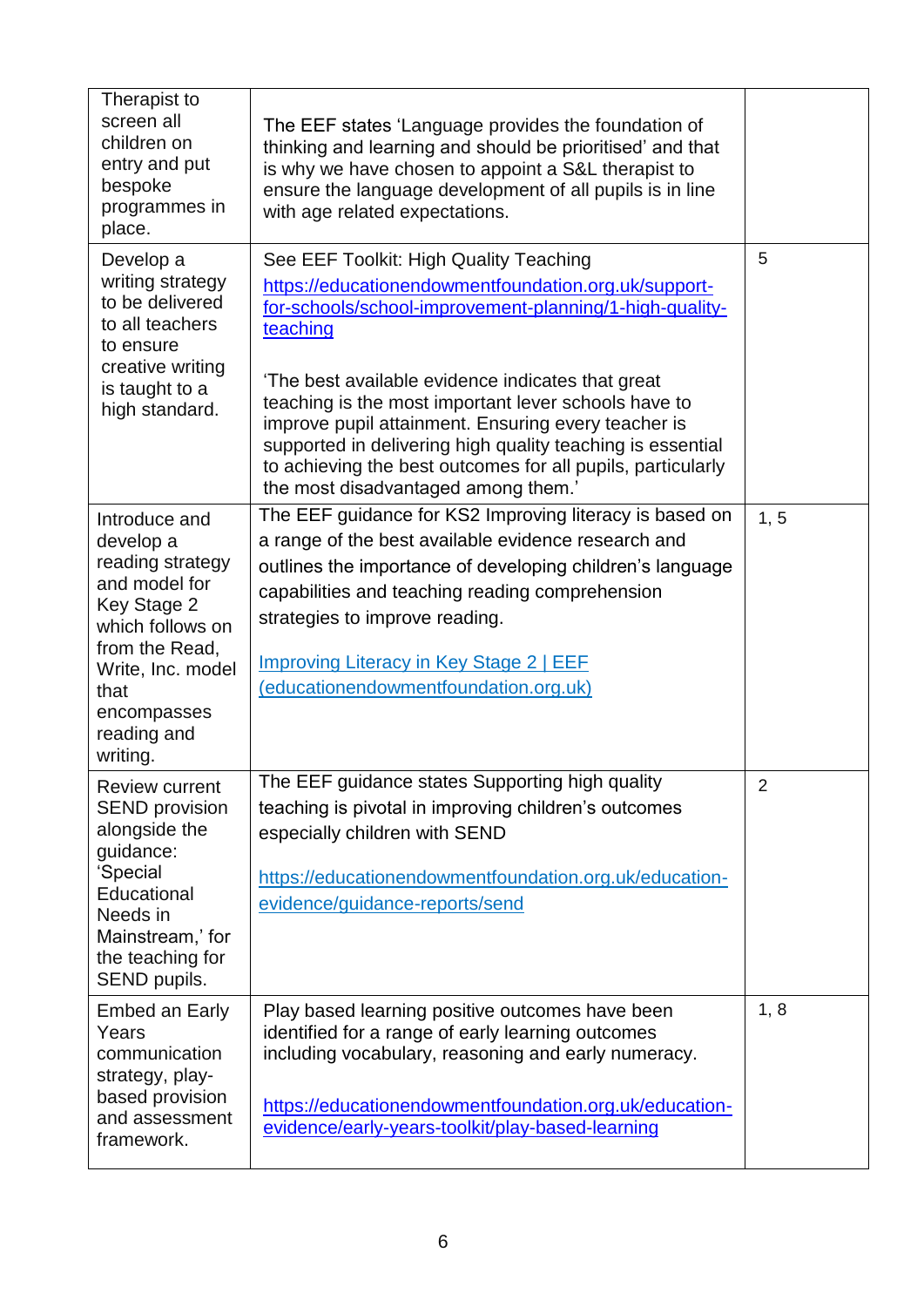#### **Targeted academic support (for example, tutoring, one-to-one support structured interventions)**

Budgeted cost: £30,200

| <b>Activity</b>                                                                                                                                                                                                                                                                                                                                                  | <b>Evidence that supports this</b><br>approach                                                                                                                                                                                                                                                                                                                                    | <b>Challenge</b><br>number(s)<br>addressed |
|------------------------------------------------------------------------------------------------------------------------------------------------------------------------------------------------------------------------------------------------------------------------------------------------------------------------------------------------------------------|-----------------------------------------------------------------------------------------------------------------------------------------------------------------------------------------------------------------------------------------------------------------------------------------------------------------------------------------------------------------------------------|--------------------------------------------|
| Engaging with the<br><b>National Tutoring</b><br>Programme to<br>provide a blend of<br>tuition, mentoring and<br>school-led tutoring for<br>pupils whose<br>education has been<br>most impacted by the<br>pandemic. A<br>significant proportion<br>of the pupils who<br>receive tutoring will<br>be disadvantaged,<br>including those who<br>are high attainers. | Tuition targeted at specific needs<br>and knowledge gaps can be an ef-<br>fective method to support low attain-<br>ing pupils or those falling behind,<br>both one-to-one:<br>One to one tuition   EEF (educa-<br>tionendowmentfoundation.org.uk)<br>And in small groups:<br><b>Small group tuition   Toolkit Strand  </b><br><b>Education Endowment Foundation</b><br><b>EEF</b> | 1, 2, 5                                    |
| Learning mentor to<br>lead interventions for<br>children where Covid<br>has widened the gap<br>academically<br>between those of<br>their peers                                                                                                                                                                                                                   | Tuition targeted at specific needs<br>and knowledge gaps can be an ef-<br>fective method to support low attain-<br>ing pupils or those falling behind,<br>both one-to-one:<br>One to one tuition   EEF (educa-<br>tionendowmentfoundation.org.uk)<br>And in small groups:<br><b>Small group tuition   Toolkit Strand  </b><br><b>Education Endowment Foundation</b><br>EEF        | 1, 2, 5                                    |

### **Wider strategies (for example, related to attendance, behaviour, wellbeing)**

#### Budgeted cost: £42,665

| <b>Activity</b>                                                    | <b>Evidence that supports this</b><br>approach                                              | <b>Challenge</b><br>number(s)<br>addressed |
|--------------------------------------------------------------------|---------------------------------------------------------------------------------------------|--------------------------------------------|
| Free breakfast club<br>spaces offered to all<br>those children who | The DfE guidance has been<br>informed by engagement with<br>schools that have significantly |                                            |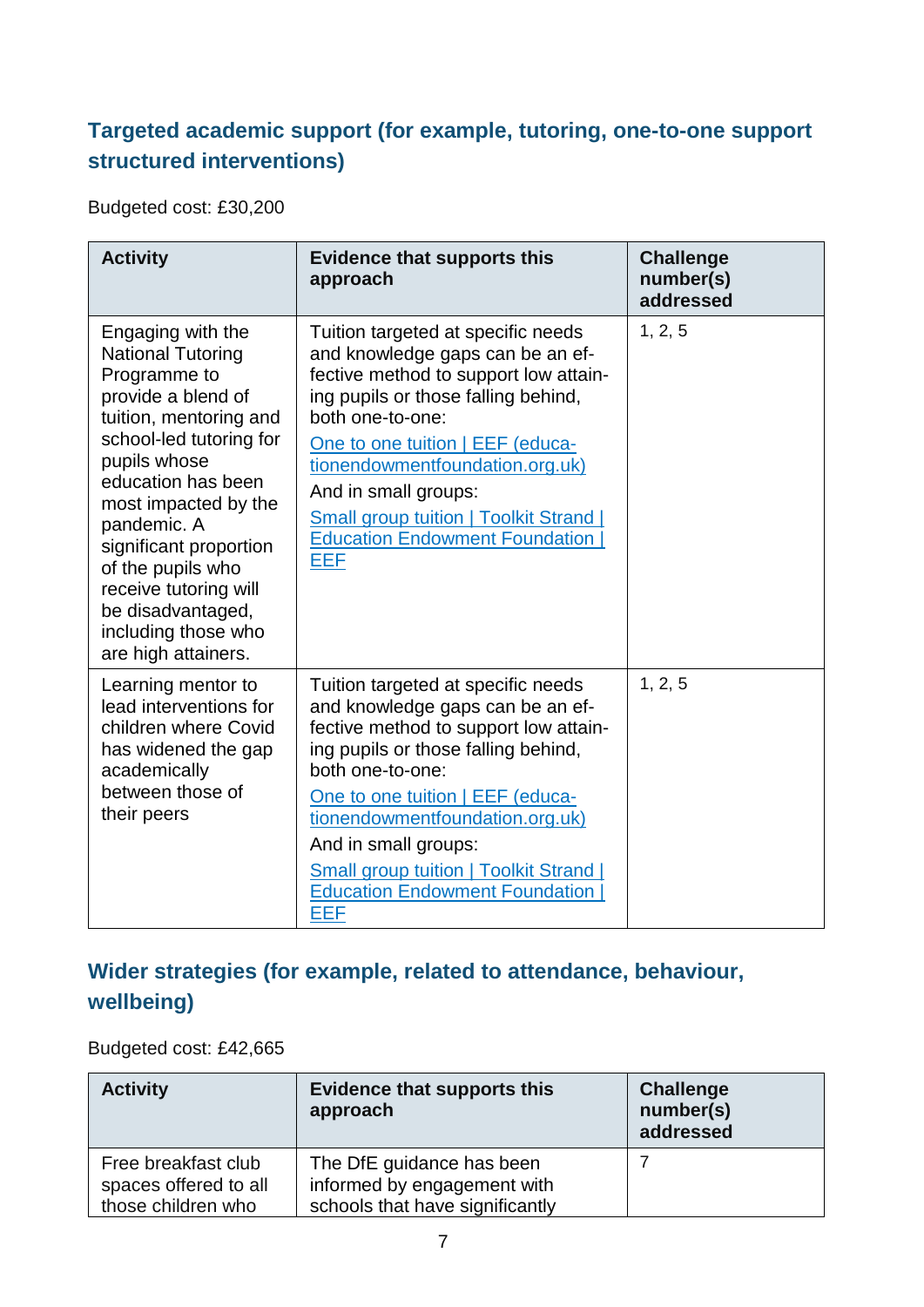| are eligible for Pupil<br>Premium.                                                                                                                                 | reduced levels of absence and<br>persistent absence (DfE).                                                                                                                                                                                                                                                                                                                                                                                                                                                                                |                |
|--------------------------------------------------------------------------------------------------------------------------------------------------------------------|-------------------------------------------------------------------------------------------------------------------------------------------------------------------------------------------------------------------------------------------------------------------------------------------------------------------------------------------------------------------------------------------------------------------------------------------------------------------------------------------------------------------------------------------|----------------|
| Inclusion manager<br>and senior student<br>support officer<br>support with<br>behaviour issues, and<br>lead nurture groups<br>for children in need of<br>pastoral. | Evidence suggests that, on average,<br>behaviour interventions can produce<br>moderate improvements in<br>academic performance along with<br>a decrease in problematic<br>behaviours (EEF).                                                                                                                                                                                                                                                                                                                                               | $\overline{4}$ |
| Development of a<br>forest school area                                                                                                                             | Outdoor learning might provide<br>opportunities for disadvantaged<br>pupils to participate in activities that<br>they otherwise might not be able to<br>access Through participation in<br>these challenging physical and<br>emotion activities, outdoor learning<br>interventions can support pupils to<br>develop non-cognitive skills such as<br>resilience, self-confidence and<br>motivation. The application of these<br>non-cognitive skills in the classroom<br>may in turn have a positive effect on<br>academic outcomes (EEF). | 3, 4, 8        |
| School uniform<br>purchased for families<br>who are not able to<br>afford it, ensuring that<br>we have no pupils<br>who are visibly poor.                          | Wearing a uniform is not, on its own,<br>likely to improve learning, but can be<br>successfully incorporated into a<br>broader school improvement<br>process which includes the<br>development of a school ethos and<br>the improvement of behaviour and<br>discipline (EEF).                                                                                                                                                                                                                                                             | 6              |

# **Total budgeted cost: £148,465**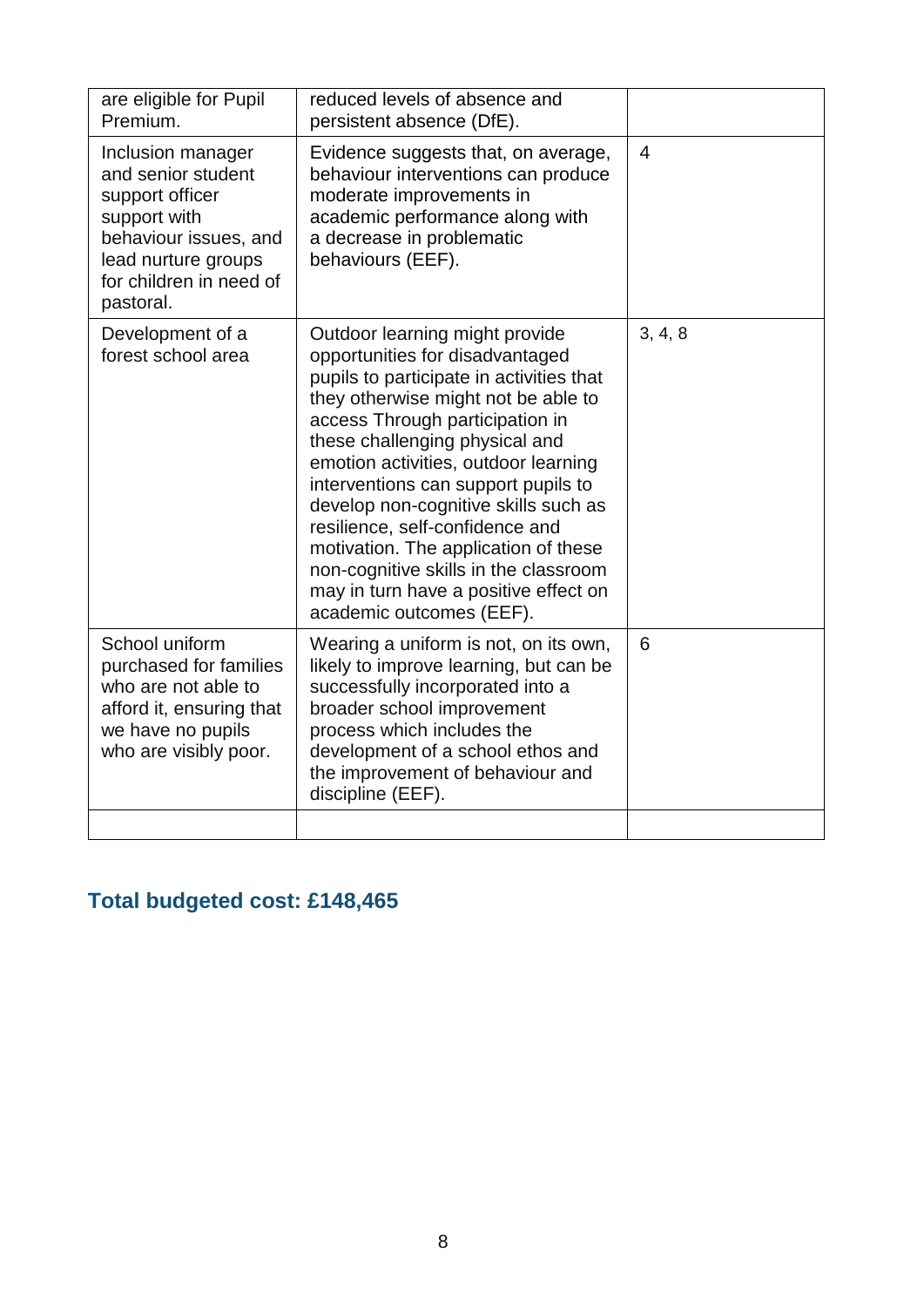# **Part B: Review of outcomes in the previous academic year**

### **Pupil premium strategy outcomes**

This details the impact that our pupil premium activity had on pupils in the 2020 to 2021 academic year.

Our internal assessments during 2020-2021 show that the performance of those pupils who are disadvantaged was lower than those who are not disadvantaged in reading and writing. Data shows that in all year groups, the disadvantaged pupils did not achieve as well as those who are not disadvantaged – all except one year group (Year 3) where there was no gap in attainment in reading. Outcomes show that the gap is starting to close, and in some year groups the gap is closing quicker than in other year groups.

Our assessment of the reasons for these outcomes points primarily to Covid-19 impact, which disrupted all our subject areas to varying degrees, but also due to the fact many of our disadvantaged pupils have multi-vulnerabilities. As evidenced in schools across the country, school closure was most detrimental to our disadvantaged pupils, and they were not able to benefit from our pupil premium funded improvements to teaching and targeted interventions to the degree we had intended. The impact was mitigated by our resolution to maintain a high quality curriculum, including during periods of partial closure, which was aided by use of online resources, such as those provided by Oak National Academy as well as our teachers providing videoed lessons.

Our assessments and observations indicated that pupil behaviour, wellbeing and mental health were significantly impacted last year, primarily due to COVID-19-related issues. The impact was particularly acute for disadvantaged pupils. We used pupil premium funding to provide wellbeing support for all pupils, and targeted interventions where required. We are building on that approach with the activities detailed in this plan.

#### **Externally provided programmes**

*Please include the names of any non-DfE programmes that you purchased in the previous academic year. This will help the Department for Education identify which ones are popular in England*

| Programme | <b>Provider</b> |
|-----------|-----------------|
|           |                 |
|           |                 |